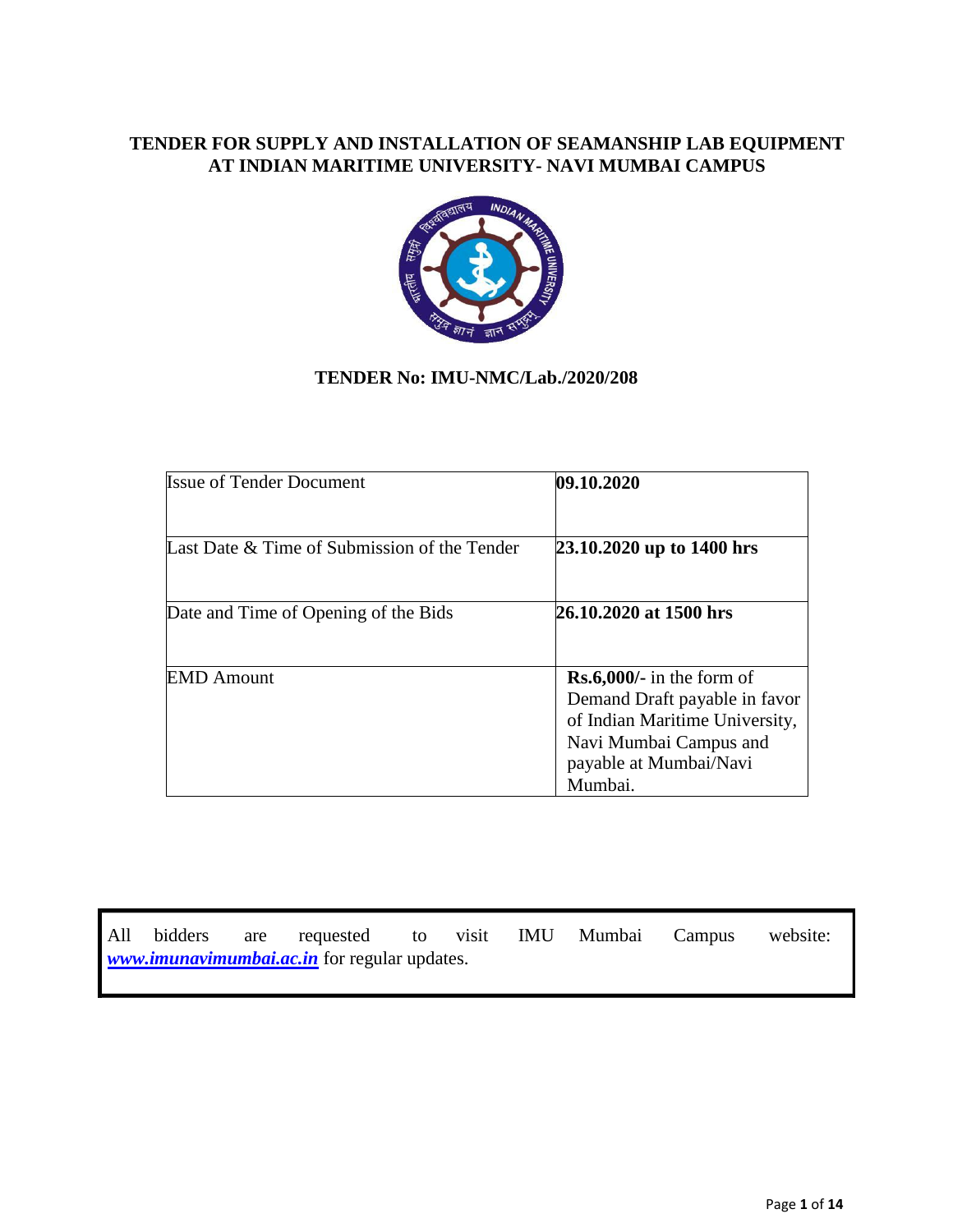## **1. General Information:**

## **TENDER ENQUIRY**

## Subject: Tender Enquiry (2 bid system) for supply and installation of Seamanship Lab Equipment at IMU-NMC.

Duly sealed tenders are invited on behalf of Directort, Indian Maritime University, T.S. Chanakya, Navi Mumbai Campus ,Karave, Nerul, Navi Mumbai- 400706, for the supply and installation of below mentioned Lab equipments strictly as per given specifications.

| S              | <b>EQUIPMENT REQUIRED</b>                                                         | <b>SIZE</b>                 | <b>QUANTITY</b>         | <b>REMARKS</b>                                                                             |
|----------------|-----------------------------------------------------------------------------------|-----------------------------|-------------------------|--------------------------------------------------------------------------------------------|
| N <sub>o</sub> |                                                                                   |                             |                         |                                                                                            |
| $\mathbf{1}$   | <b>KENTER SHACKLE</b>                                                             | 16 MM                       | 6 nos                   | Grade 1KN                                                                                  |
| $\overline{2}$ | <b>LUGGED SHACKLE</b>                                                             | 18 MM                       | 6 nos                   | Grade 1KN                                                                                  |
| 3              | <b>SLEDGE HAMMER</b>                                                              |                             | 1 Nos                   | <b>With Safety Plate</b>                                                                   |
| $\overline{4}$ | <b>LEAD PALLETS</b>                                                               | 16 MM                       | 5 KG                    |                                                                                            |
| 5              | 4 Wheel Rope Metallic Block<br>And Tackle Pulley Hoist                            |                             | 6 nos                   | <b>SWL 2 TON &amp; 65</b><br>FEET OF 5/16"<br><b>ROPE</b>                                  |
| 6              | 3 Wheel Polly Rope Hoist<br>Metallic Pulley Block And Tackle<br>Rope              |                             | 6 nos                   | <b>SWL 2 TON &amp; 65</b><br>Feet of 3/8" - Poly<br>Rope                                   |
| $\overline{7}$ | <b>Manual Chain Block Hoist</b>                                                   | 3 Mtrs                      | 3 nos                   | SWL 1 Ton                                                                                  |
| 8              | Turn buckles                                                                      |                             | 6 nos                   | $7/8$ Inch x 12 Inches<br>Galvanized Eye and<br><b>Eye Turnbuckles</b>                     |
| 9              | <b>Snatch blocks</b>                                                              | 10 MM                       | 6 nos                   | <b>SWL 2 TON</b>                                                                           |
| 10             | Pilot Ladder (Complete Assemble<br>in accordance with IMO<br>Resolution A1045.27) | 10 mtrs                     | $4$ nos                 |                                                                                            |
| 11             | <b>WOODEN STAGE &amp; BOSUN</b><br><b>CHAIR</b>                                   |                             | 6 nos each              |                                                                                            |
| 12             | <b>SAFETY HARNESS</b>                                                             |                             | $10$ nos                | <b>Full Body Safety</b><br>Harness during<br>working over side on<br>stage or pilot ladder |
| 13             | Scupper                                                                           |                             | 4 nos                   |                                                                                            |
| 14             | <b>STEEL WIRE ROPES</b>                                                           | Icoil<br>pf wire<br>220mtrs | 6 stranded<br>$6x19$ mm |                                                                                            |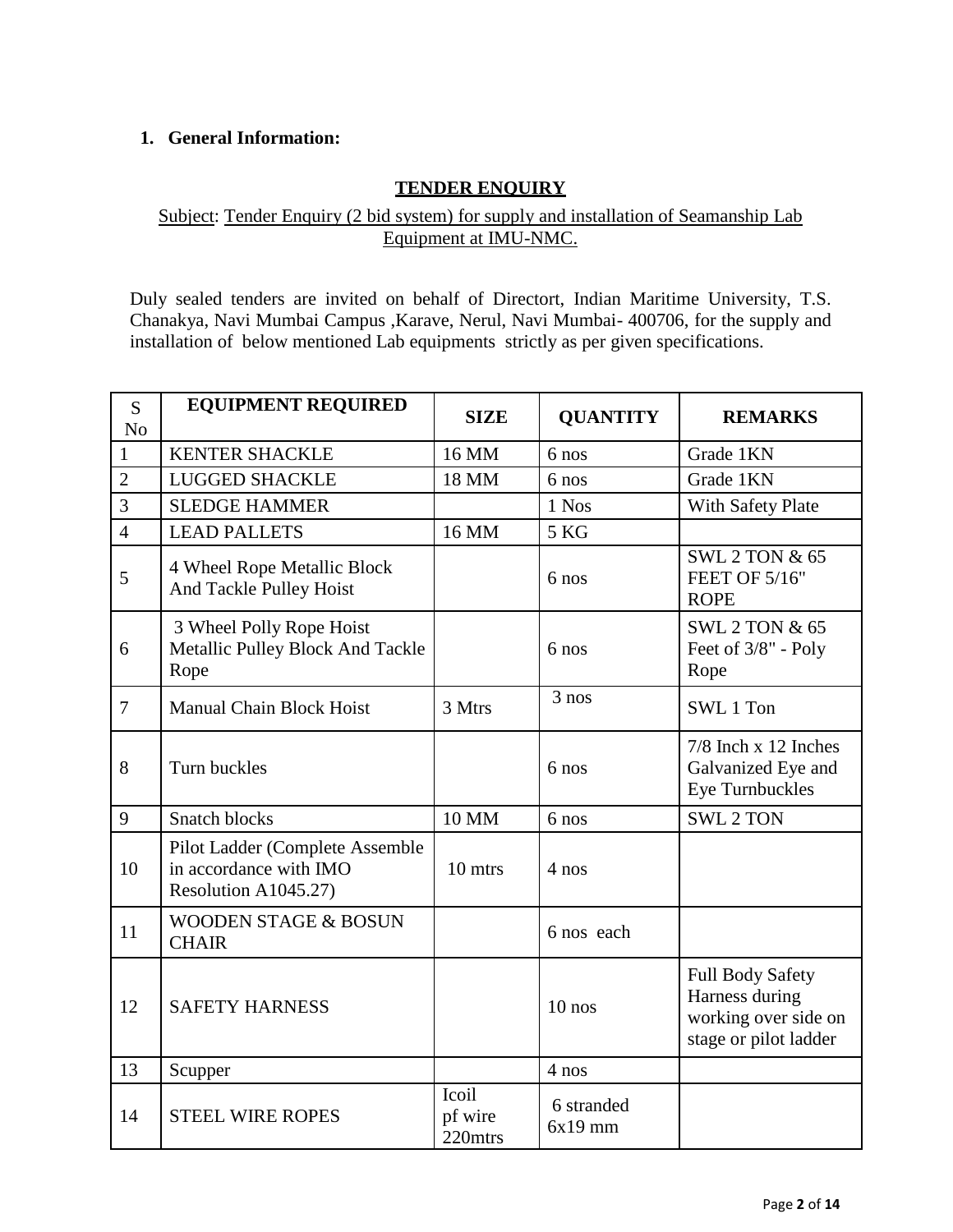|    | <b>MANILA ROPEs:</b>                       |       |          |  |
|----|--------------------------------------------|-------|----------|--|
| 15 | Three Strand Right Handed<br>Manila Rope   | 32 MM | 220 mtrs |  |
| 16 | Three Strand Right Handed<br>Polypropylene | 32 MM | 220 mtrs |  |
| 17 | Three Strand Right Handed<br>Polypropylene | 12 MM | 220 mtrs |  |
| 18 | Three Strand Right Handed<br>Polypropylene | 10 MM | 220 mtrs |  |
| 19 | <b>Whipping Twine</b>                      |       | $5$ Kg   |  |
| 20 | <b>MORSE KEY</b>                           |       | $2$ nos  |  |
| 21 | <b>ALDIS LAMP</b>                          |       | $2$ nos  |  |

Only reputed OEM/Authorized Dealers are requested to quote their minimum rates **strictly** as per tender specifications in attached Price Bid Format as *Annexure 'v'.* Third Party/reseller bids shall not be accepted. The Authorized dealer must have Captive Service station in Mumbai/Navi Mumbai area.

## **(2) TERMS AND CONDITIONS** :

#### 1. SUBMISSION OF BID :

The offer in a duly sealed envelope, (Technical bid and Price bid must be in separate envelopes) should be sent by courier/Regd. Post or in person duly super subscripted as *"Tender Enquiry for supply and installation of Seamanship Lab equipments at IMU-NMC"* on top of the envelope so as to reach the office of IMU–Navi Mumbai Campus on or before stipulated due date and time. Offers sent through Fax/E-mail will not be accepted. Bidders are advised to submit the tender by hand so that it is submitted within given time. IMU – Navi Mumbai Campus will not be responsible for delayed/late submission/received late by Post/Courier.

#### 2. Tender Document :

Bidders must read the document carefully and should submit a copy of full tender document duly stamped and signed on each page by authorized signatory as a token of having read and understood the tender terms.

- 3. The Bidders must submit the following with their Bid :
	- (i) Valid authorization certificate of respective OEM.
	- (ii) Brochure containing complete specifications and features of the lab equipment.
	- (iii) List of authorized service center in Navi Mumbai, and
	- (iv) Copy of Tender document stamped and signed on each page.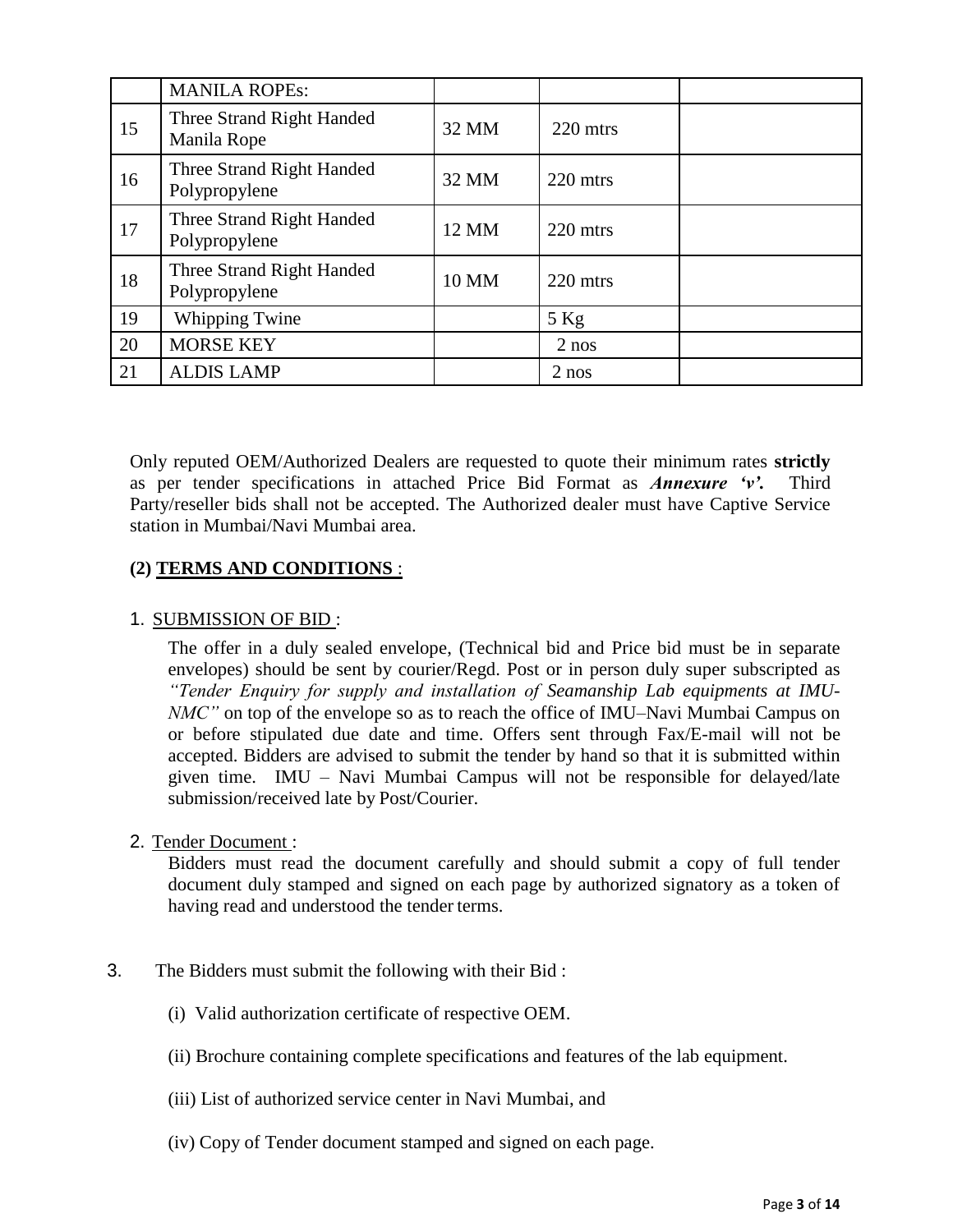- 4. Offer must be on letterhead of agency and strictly as per Price bid format attached herewith as Annexure 'V'.
- 5. Authorization certificate from OEM and brochure containing detailed specifications of equipments must be submitted with offer.
- 6. Discounts/corporate discount, Delivery period, Guarantee/Warranty period/Extended Warranty, Taxes, or any other financial term must be clearly mentioned in the offer. If taxes are not mentioned then rates will be considered as inclusive of all.
- 7. List of standard accessories, which comes with new equipment, must be clearly mentioned with quantity.
- 8. NOTE :

Interested Bidders must ensure about availability of sufficient authorized service and maintenance network located in Navi-Mumbai for providing prompt service support as and when required. Kindly enclose address and contact numbers of such authorized workshops.

- 9. A bidder having more than one option which meets the basic specifications may submit quote for each option separately in same bid.
- 10. Tender Opening :

Tenders shall be opened on as per schedule date and time at IMU – Navi Mumbai Campus in the presence of the bidders or their authorized representatives who choose to attend the same. Camera/mobile phones etc. are strictly prohibited during the process of tender opening.

11. Award of Tender :

Tender shall be considered for awarding to an eligible agency that quoted lowest rates subject to matching quality and tender specifications. However, IMU – Navi Mumbai Campus Committee reserves the right to choose, accept or reject any or all offers, in full or parts, at any stage, cancel the tender without assigning any reason thereof. Kindly note that Bids shall be evaluated as per tender specifications; hence bidders are advised to offer their equipment model and quote accordingly. No submission shall be entertained after bid opening.

12. Validity of the Tender :

Bids shall be valid for a period of 60 days from the date of opening of the tender.

13. Delivery Period :

The goods/items are required to be delivered within 15 days from the date of supply order during working days except all Saturday, Sunday & Gazetted Holidays.

14. Penalty for delayed Services/LD :

Delayed delivery beyond delivery period agreed will be liable for liquidated damages @ 0.5% of order value per week delay or part thereof subject to a maximum of 5% of supply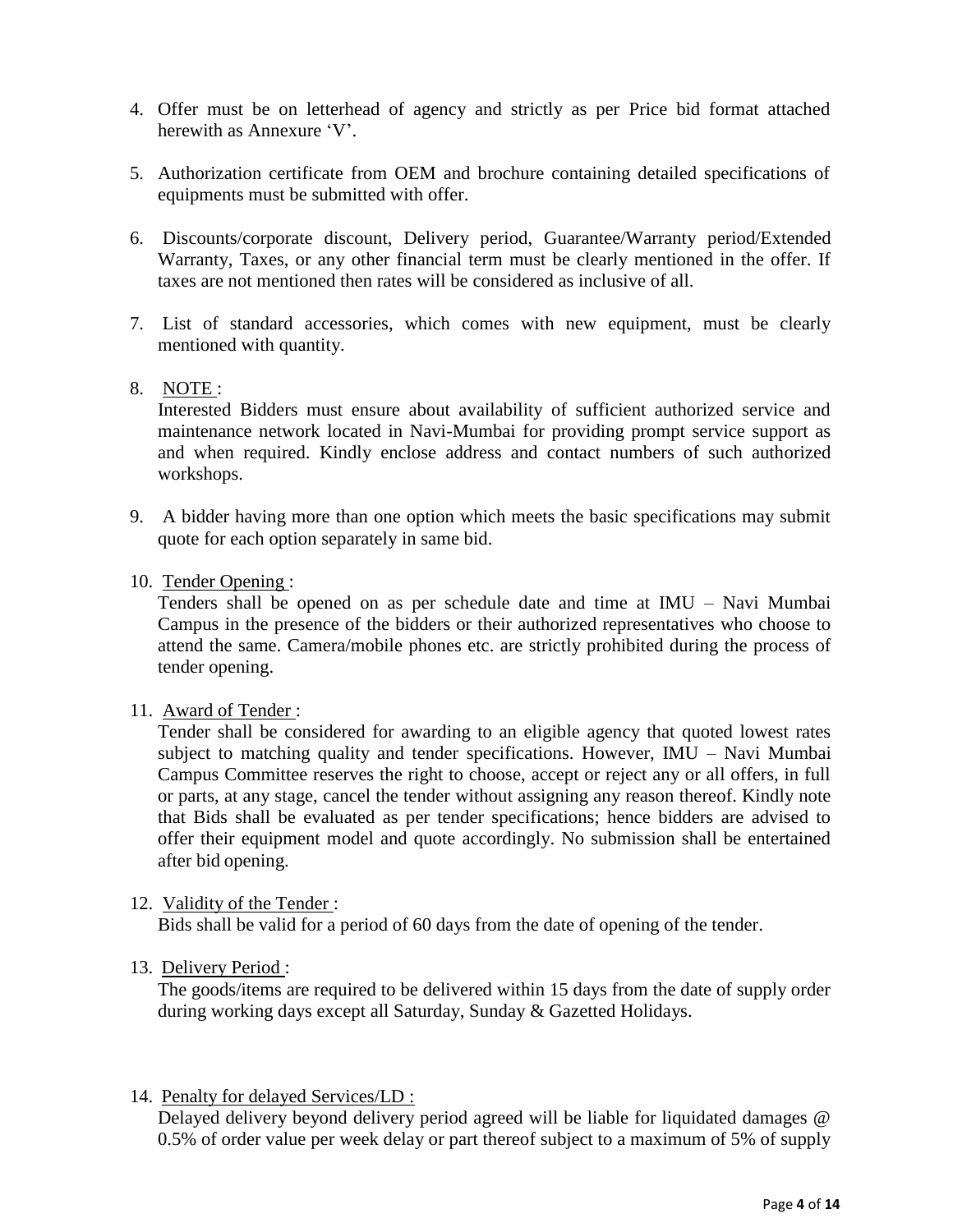order value. Such money will be deducted from any amount due or which may become due to supplier.

### 15. Payment Terms :

100% payment shall be released within 15 days by cheque/ online transfer after receipt  $\&$ acceptance of ordered item in good condition on submission of pre-receipted bill. Bidders are to provide bank account details of the company for online transfer of payment in the prescribed MANDATE FORM attached.

#### 16. Jurisdiction :

Disputes, legal matters, court matters, if any, shall be subject to Navi Mumbai Jurisdiction only.

#### 17. Arbitration :

 In the event of any dispute arising between IMU – Navi Mumbai Campus and the agency in any matter covered by this contract or arising directly or indirectly there from or connected or concerned with the said rate contact, the matter shall be referred to the IMU – Navi Mumbai Campus who may himself act as sole arbitrator or may name as sole arbitrator an officer of IMU – Navi Mumbai Campus notwithstanding the fact that such officer has been directly or indirectly associated with this rate contract and the provisions of the Indian Arbitration Act shall apply to such arbitration. The agency expressly agrees that the arbitration proceedings shall be held at IMU – Navi Mumbai Campus and the decision given by the arbitrator shall be binding for the both the parties. The arbitration and Conciliation Act of 1996 as amended from time to time shall govern the Arbitration proceedings

## **(3) Guarantee/Warranty and Damages**

#### *Guarantee/Warranty Terms:*

- a) The successful Bidder has to warrant that the Goods supplied under this Contract are new, unused, of the most recent or current models and incorporate all recent improvements in design and materials unless provided otherwise in the Contract.
- b) The successful Bidder further have to warrant that the Goods supplied under this Contract shall have no defect arising from design, materials or workmanship (except when the design and/or material is required by the Tender Inviting Authority"s specifications) or from any act or omission of the successful Bidder, that may develop under normal use of the supplied goods.
- c) All the equipment including the accessories supplied as per the technical specification as mentioned in the bidding document should carry comprehensive warranty (including all spares, accessories and consumables) for a period mentioned in this document in the first instance. During this period, the successful Bidder shall replace all defective parts/accessories/consumables and attend to all repairs/break. The cost of spare parts for all replacements has to be borne by the successful Bidder during the period of comprehensive warranty. The items which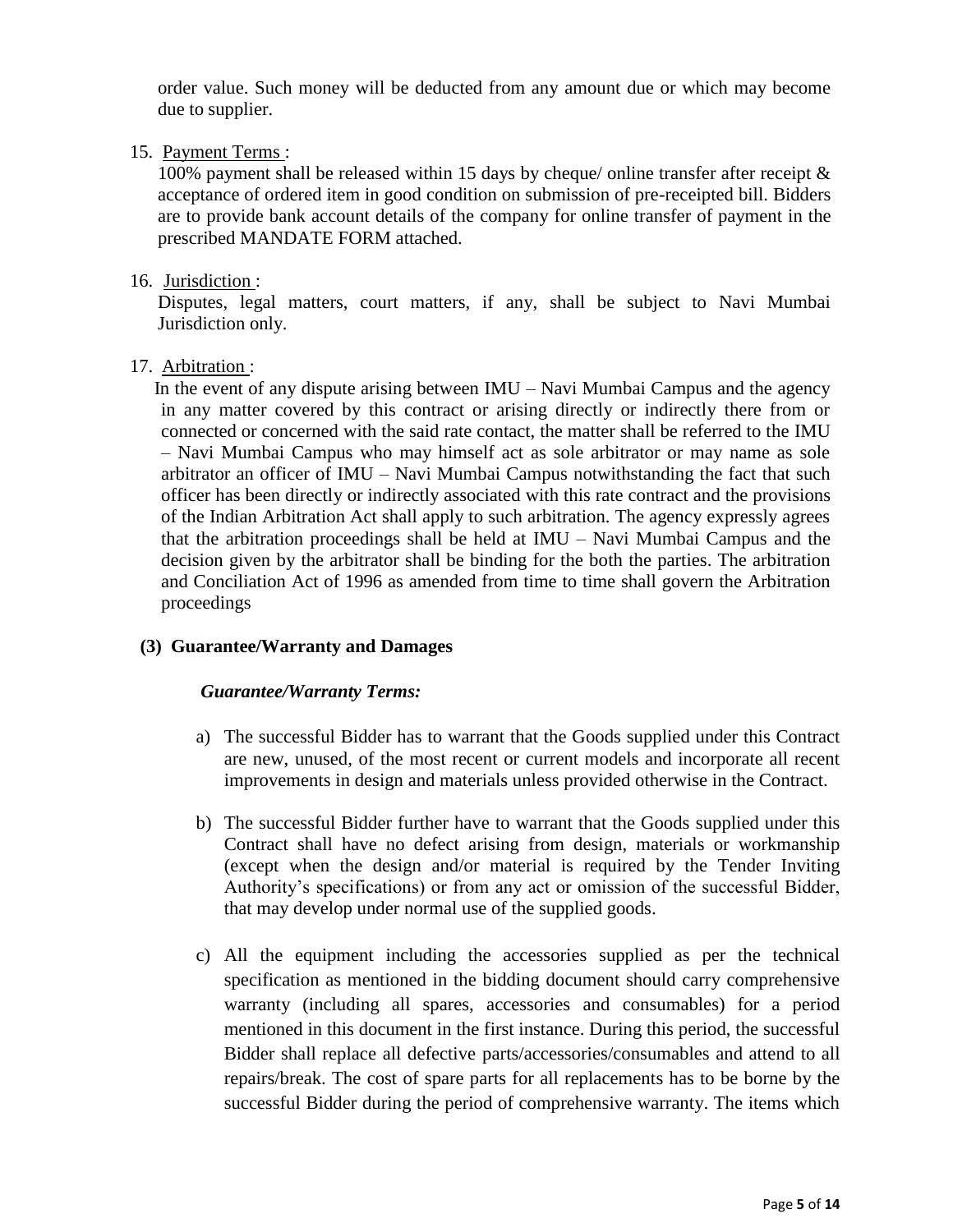are not covered under warranty should be clearly mentioned along with rate of the items.

- d) The Bidder shall attend any number of break down/repair calls as and when informed by the institute authority.
- e) The equipment which requires calibration post repairs will have to be calibrated at the cost of supplier.

## **i. Warranty Period:**

- a) The "Complete System" shall remain under warranty period of 3 years from the date of satisfactory installation.
- b) During warranty period of 3 years, bidder shall provide free onsite repair/free repairs with transportation at his cost.
- **ii. Calibration-** calibration of lab equipment will be done by the successful bidder for free of charge for 2 years after the supply and installation of equipment.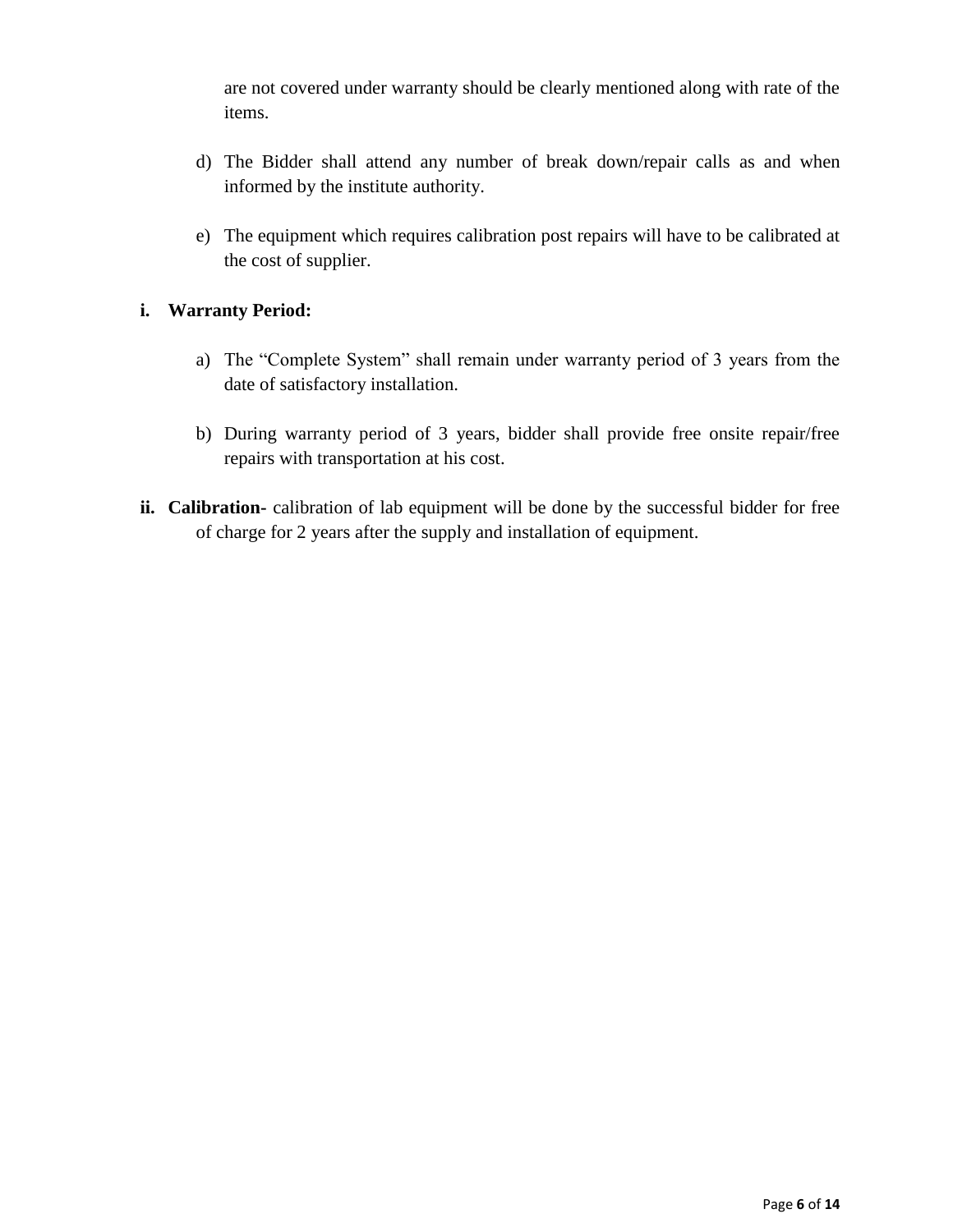#### **ANNEXURE-I**

# COMPLIANCE SHEET

|                      |                                                                                      | <b>SPECIFICATIONS</b> |                    |                                                                                              | <b>Compliance</b> (<br>Yes/No) |
|----------------------|--------------------------------------------------------------------------------------|-----------------------|--------------------|----------------------------------------------------------------------------------------------|--------------------------------|
| S.<br>N <sub>o</sub> | <b>EQUIPMENT</b>                                                                     | <b>SIZE</b>           | <b>QUANTITY</b>    | <b>REMARKS</b>                                                                               | To be filled<br>by bidder      |
| $\mathbf{1}$         | <b>KENTER SHACKLE</b>                                                                | 16 MM                 | 6 nos              | Grade 1KN                                                                                    |                                |
| $\overline{2}$       | <b>LUGGED SHACKLE</b>                                                                | 18 MM                 | 6 nos              | Grade 1KN                                                                                    |                                |
| 3                    | <b>SLEDGE HAMMER</b>                                                                 |                       | 1 nos              | With Safety<br>Plate                                                                         |                                |
| $\overline{4}$       | <b>LEAD PALLETS</b>                                                                  | 16 MM                 | 5 KG               |                                                                                              |                                |
| 5                    | 4 Wheel Rope Metallic<br><b>Block And Tackle Pulley</b><br>Hoist                     |                       | 6 nos              | <b>SWL 2 TON</b><br>& 65<br><b>FEET OF</b><br>5/16"<br><b>ROPE</b>                           |                                |
| 6                    | 3 Wheel Polly Rope Hoist<br>Metallic Pulley Block And<br><b>Tackle Rope</b>          |                       | 6 nos              | <b>SWL 2 TON</b><br>& 65 Feet of<br>$3/8"$ - $Poly$<br>Rope                                  |                                |
| $\overline{7}$       | <b>Manual Chain Block Hoist</b>                                                      | 3 mtrs                | $\overline{3}$ nos | SWL 1 Ton                                                                                    |                                |
| 8                    | Turn buckles                                                                         |                       | 6 nos              | $7/8$ Inch x 12<br>Inches<br>Galvanized<br>Eye and Eye<br>Turnbuckles                        |                                |
| 9                    | Snatch blocks                                                                        | 10 MM                 | 6 nos              | <b>SWL 2 TON</b>                                                                             |                                |
| 10                   | Pilot Ladder (Complete<br>Assemble in accordance<br>with IMO Resolution<br>A1045.27) | 10 mtrs               | 4 nos              |                                                                                              |                                |
| 11                   | <b>WOODEN STAGE &amp;</b><br><b>BOSUN CHAIR</b>                                      |                       | 6 nos each         |                                                                                              |                                |
| 12<br>13             | <b>SAFETY HARNESS</b>                                                                |                       | $10$ nos<br>4 nos  | Full Body<br>Safety<br>Harness<br>during<br>working over<br>side on stage<br>or pilot ladder |                                |
|                      | Scupper                                                                              |                       |                    |                                                                                              |                                |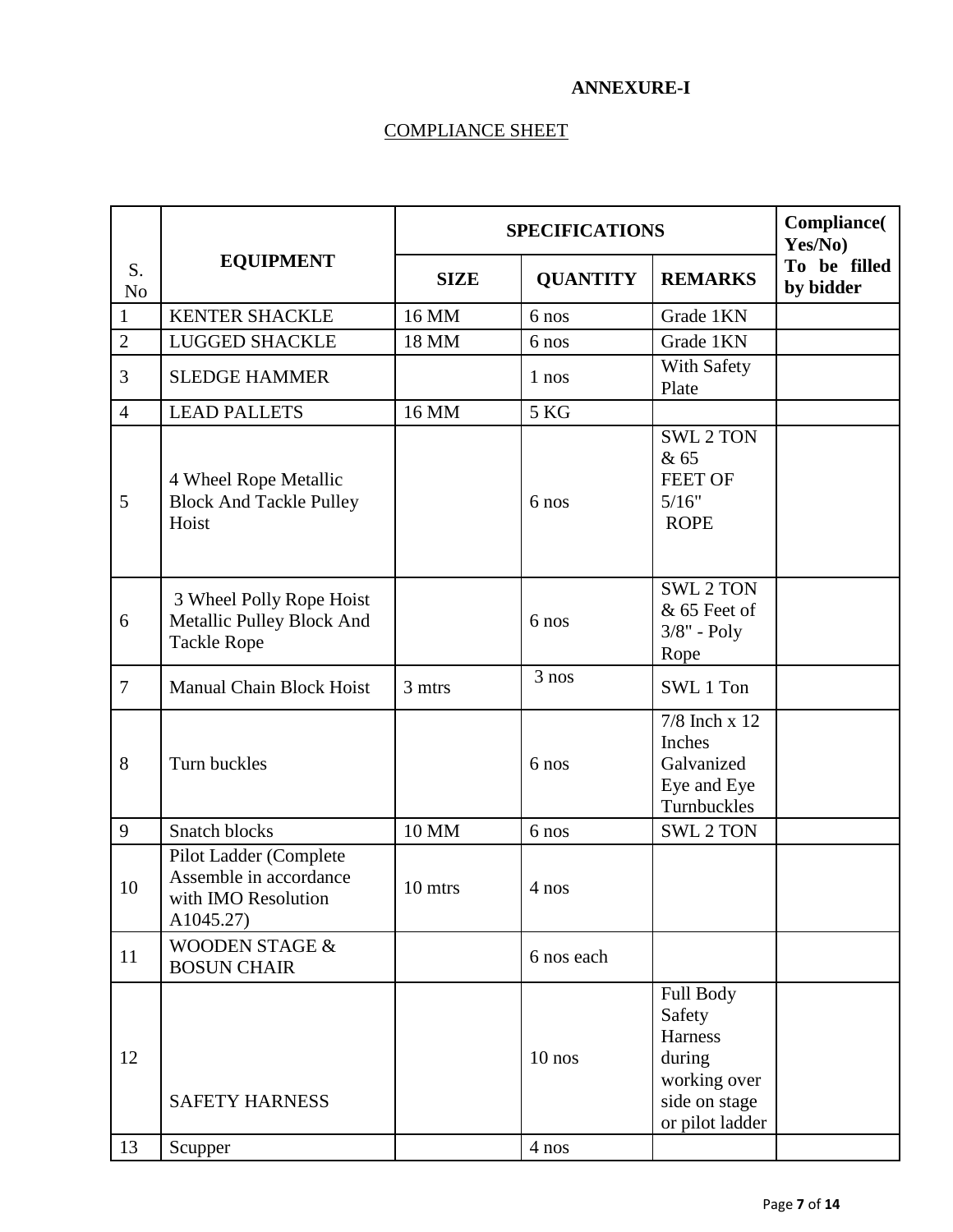| 14 | <b>STEEL WIRE ROPES</b>                    | Icoil pf wire<br>220 mtrs |          | 6 stranded<br>$6x19$ mm |  |
|----|--------------------------------------------|---------------------------|----------|-------------------------|--|
|    | <b>MANILA ROPEs:</b>                       |                           |          |                         |  |
| 15 | Three Strand Right Handed<br>Manila Rope   | 32 MM                     | 220 mtrs |                         |  |
| 16 | Three Strand Right Handed<br>Polypropylene | 32 MM                     | 220 mtrs |                         |  |
| 17 | Three Strand Right Handed<br>Polypropylene | 12 MM                     | 220 mtrs |                         |  |
| 18 | Three Strand Right Handed<br>Polypropylene | 10 MM                     | 220 mtrs |                         |  |
| 19 | Whipping Twine                             |                           | $5$ Kg   |                         |  |
| 20 | <b>MORSE KEY</b>                           |                           | $2$ nos  |                         |  |
| 21 | <b>ALDIS LAMP</b>                          |                           | $2$ nos  |                         |  |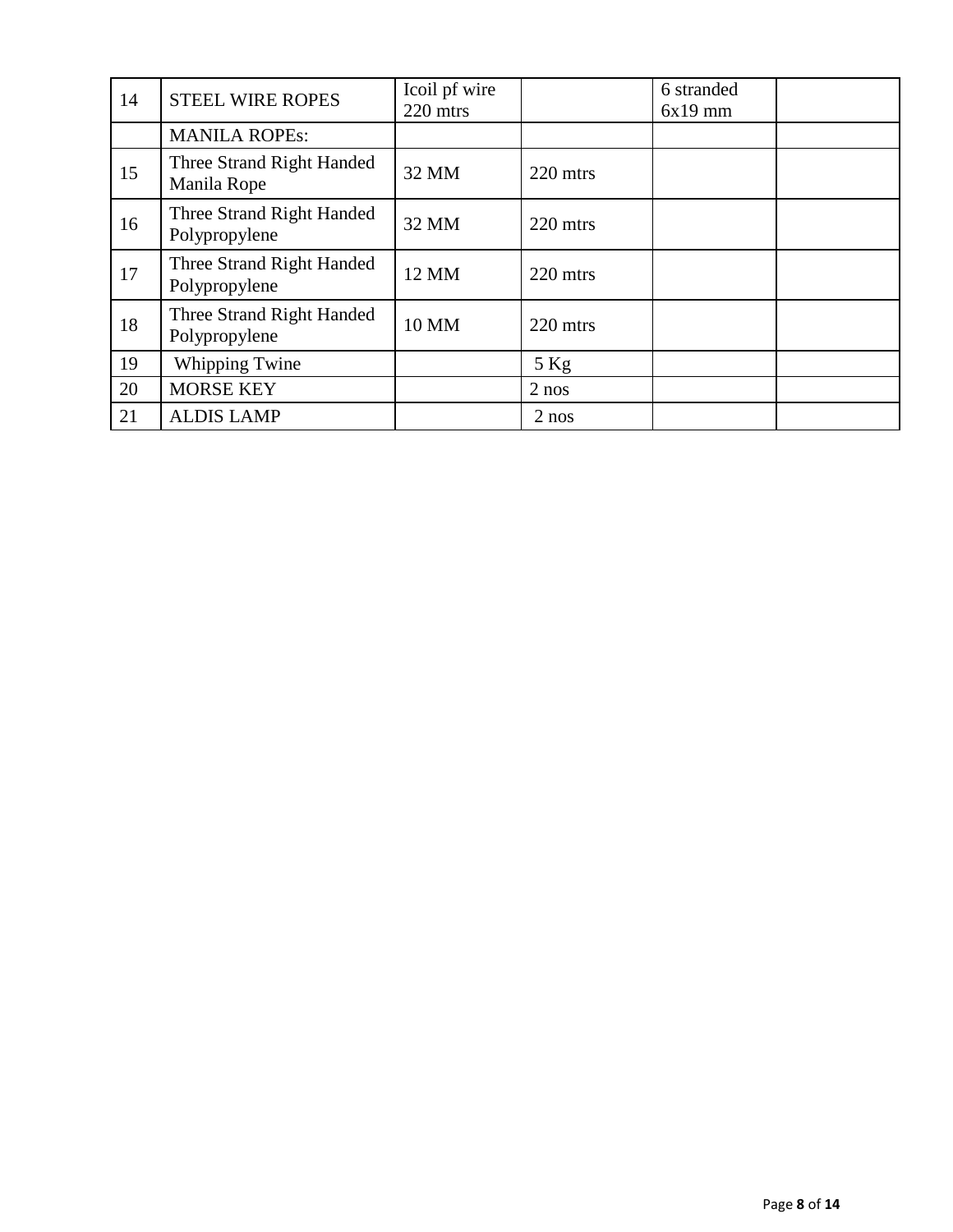### **ANNEXURE – II**

## **DECLARATION BY THE BIDDER**

(Must be on letter head of agency duly stamped and signed)

I/We hereby state that we have gone through and understood the Tender Document of tender enquiry floated by IMU – Navi Mumbai Campus for supply and installation of Lab equipments. Our Bid has been prepared accordingly in compliance with the requirement stipulated in the said document.

We are submitting a copy of Tender Document marked "Original" as part of our Bid, duly signed and stamped on each page in token of our acceptance of all terms and conditions.

I/we further state that content of tender document including all technical specifications, scope of work, terms and conditions of tender have been carefully read and understood by me/us.

I/We state that there are sufficient authorized service and maintenance network with sufficient infrastructure and skilled workforce in Navi Mumbai area for providing best and prompt service support as and when required. Address and contact numbers of such authorized workshops has been enclosed.

I/We ………………………………………………………………declare on solemn affirmation that whatever information submitted in this tender is true and correct to the best of my/ our knowledge and belief. I/we hereby certify that my / our firm has never been disqualified/ blacklisted by any office /Department / undertaking of the state / central Govt. of India at any time for unsatisfactory supply of stores/ services of any description.

(Signature of Bidder with seal of the firm)

Date:

Place: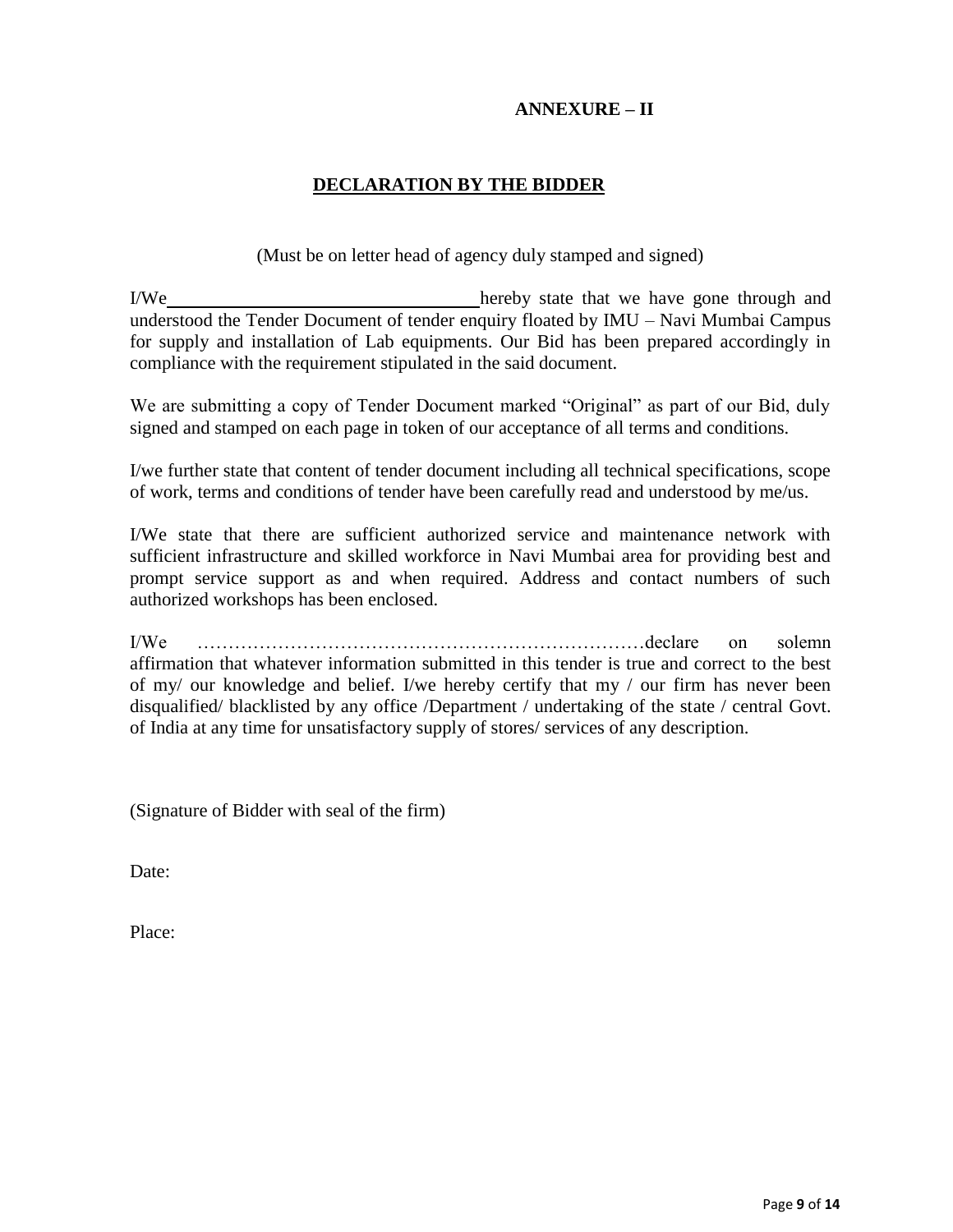## **ANNEXURE-III**

# **CHECK LIST FOR TECHNICAL BID**

Name of Dealer with Address:

| S1.<br>No. | Documents to be checked                                                                                                         | Yes/<br>No/NA | Page No. of<br>submitted<br>tender | Remarks,<br>if any |
|------------|---------------------------------------------------------------------------------------------------------------------------------|---------------|------------------------------------|--------------------|
| 1.         | Duly filled compliance sheet meeting all the<br>specifications                                                                  |               |                                    |                    |
| 2.         | Tender document Duly filled, serially numbered,<br>stamped and signed on each page                                              |               |                                    |                    |
| 3.         | Authorization certificate from OEM                                                                                              |               |                                    |                    |
| 4.         | Servicing<br>Details<br><b>OEM</b><br>authorized<br>of<br>Workshops in Navi Mumbai                                              |               |                                    |                    |
| 5.         | Copy of GST Registration certificate and PAN Card<br>of agency/ proprietor                                                      |               |                                    |                    |
| 6.         | Complete details of Dealer's bank account of agency<br>for online transfer of payment in the prescribed<br><b>MANDATE FORM.</b> |               |                                    |                    |

Date: Bidder's Signature with seal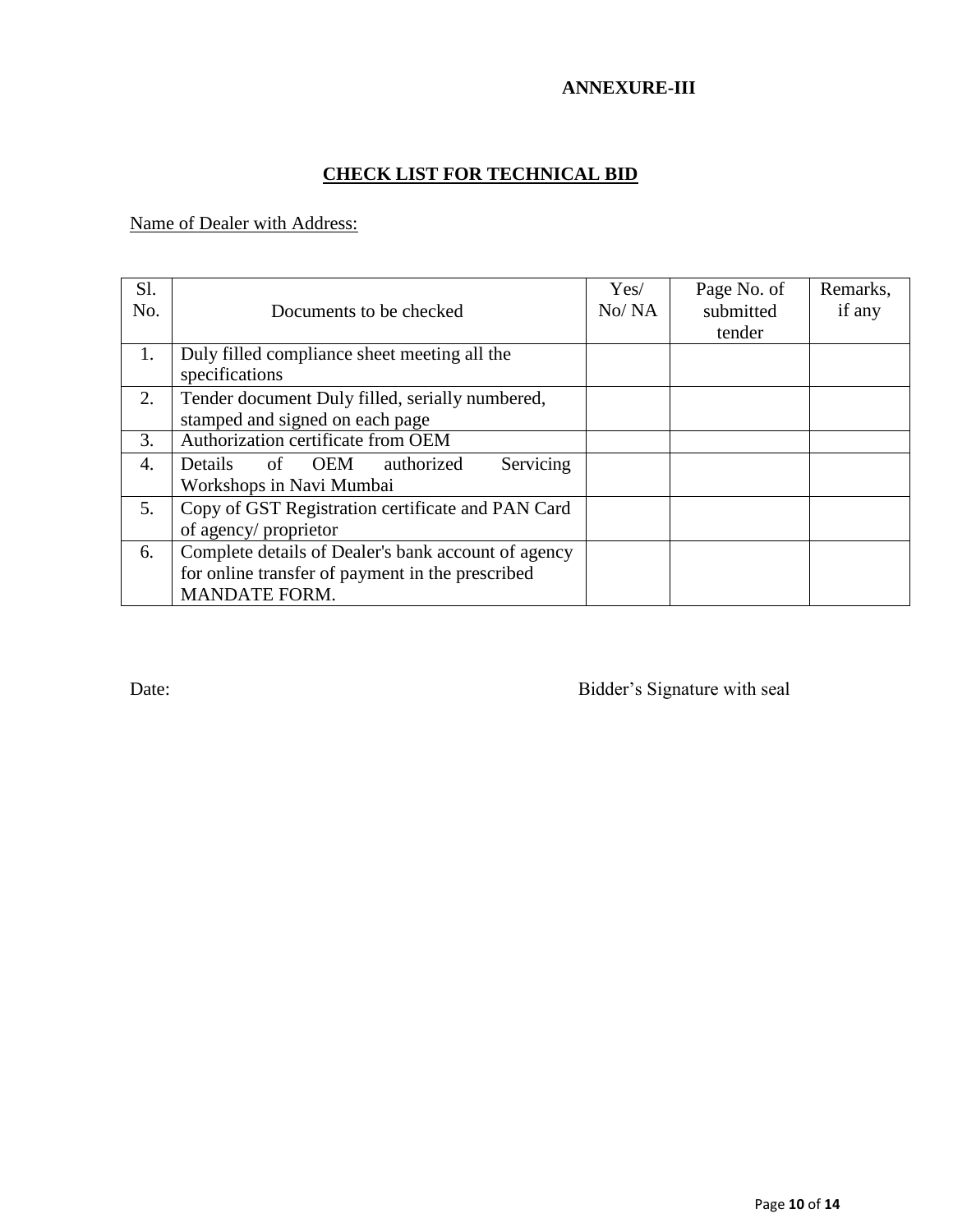## **ANNEXURE-IV**

|                  | Description                                                                                                                            | Details |
|------------------|----------------------------------------------------------------------------------------------------------------------------------------|---------|
| Sl.No.           |                                                                                                                                        |         |
| 1.               | Name of the Agency                                                                                                                     |         |
| 2.               | <b>Postal Address</b>                                                                                                                  |         |
| 3.               | Telephone Number (Landline/Mobile)                                                                                                     |         |
| $\overline{4}$ . | E-mail address $\&$ URL                                                                                                                |         |
| 5.               | Name and designation of the representative of the<br>Bidder to whom all reference shall be made to<br>expedite technical co-ordination |         |
| 6                | Has the company/firm to pay arrear of<br>income tax? if yes, up to what amount                                                         |         |
| 7.               | Has any Govt. Dept./Undertaking ever debarred<br>the company/firm from supplying stores or<br>services of any description?             |         |
| 8.               | Any other Information                                                                                                                  |         |
| 9.               | Address and Contact Numbers of authorized<br>Service Stations in Navi Mumbai.                                                          |         |
| 10.              | Details of Bank Account of Agency<br>(for online transfer of payment) in the<br>prescribed MANDATE FORM.                               |         |

# **GENERAL INFORMATION ABOUT THE BIDDER**

Date: Tenderer's Signature with seal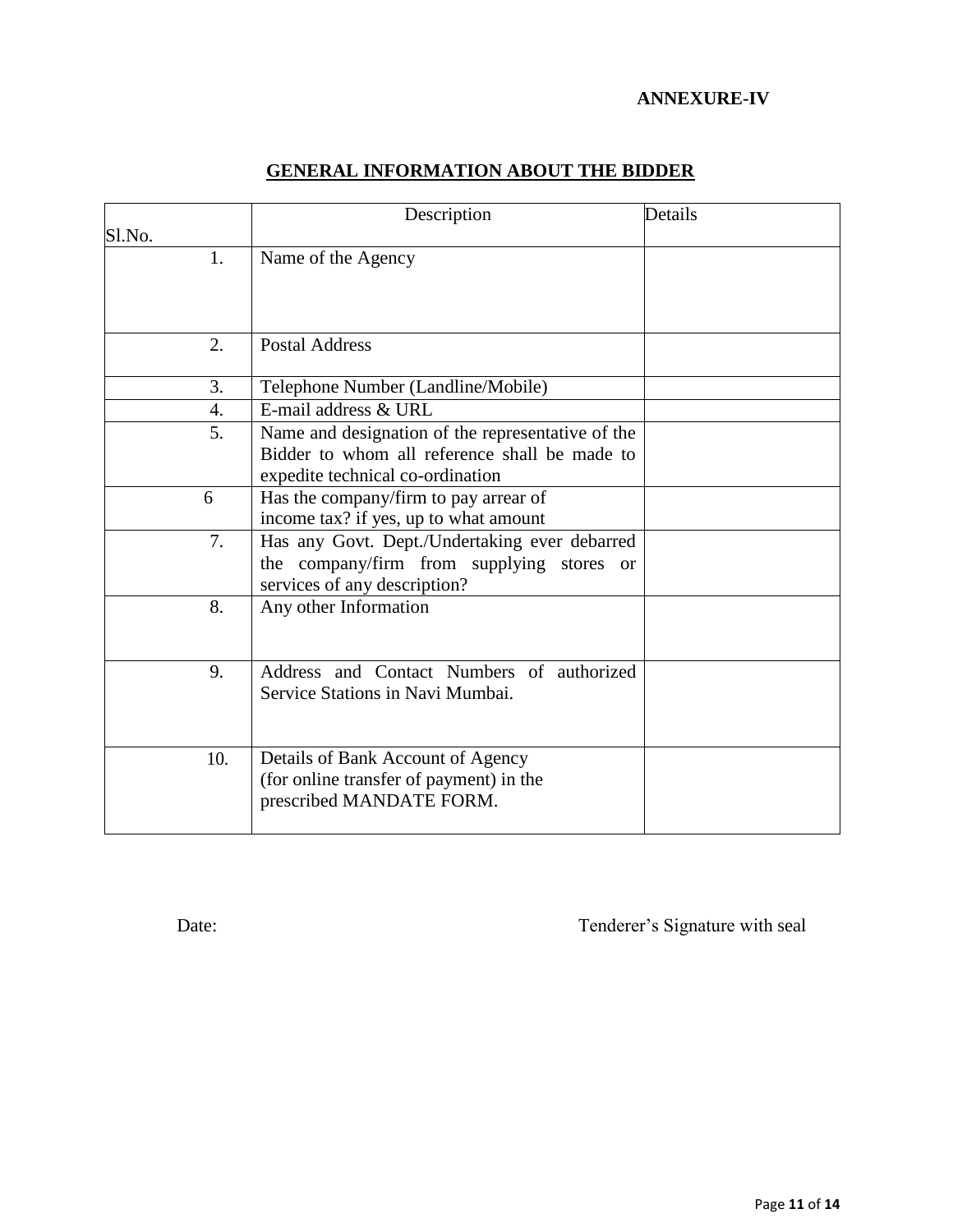**Annexure-v**

## **TENDER FOR SUPPLY AND INSTALLATION OF SEAMANSHIP LAB EQUIPMENT AT INDIAN MARITIME UNIVERSITY- NAVI MUMBAI CAMPUS**



## **TENDER No: IMU-NMC/Lab./2020/208**

## **PRICE BID**

| <b>EQUIPMENT</b>                                                                  | <b>QUANTITIY</b> | <b>RATE PER</b><br><b>ITEM</b> | <b>Total Rate*</b> |
|-----------------------------------------------------------------------------------|------------------|--------------------------------|--------------------|
| <b>KENTER SHACKLE</b>                                                             | 6 nos            |                                |                    |
| <b>LUGGED SHACKLE</b>                                                             | 6 nos            |                                |                    |
| <b>SLEDGE HAMMER</b>                                                              | $2$ nos          |                                |                    |
| <b>LEAD PALLETS</b>                                                               | 5 KG             |                                |                    |
| 4 Wheel Rope Metallic Block<br>and Tackle Pulley Hoist                            | $6 \text{ nos}$  |                                |                    |
| 3 Wheel Polly Rope Hoist<br>Metallic Pulley Block and<br><b>Tackle Rope</b>       | $6$ nos          |                                |                    |
| <b>Manual Chain Block Hoist</b>                                                   | 3 nos            |                                |                    |
| Turn buckles                                                                      | 6 nos            |                                |                    |
| Snatch blocks                                                                     | 6 nos            |                                |                    |
| Pilot Ladder (Complete<br>Assemble in accordance with<br>IMO Resolution A1045.27) | $4$ nos          |                                |                    |
| <b>WOODEN STAGE &amp;</b><br><b>BOSUN CHAIR</b>                                   | 6 Nos each       |                                |                    |
|                                                                                   |                  |                                |                    |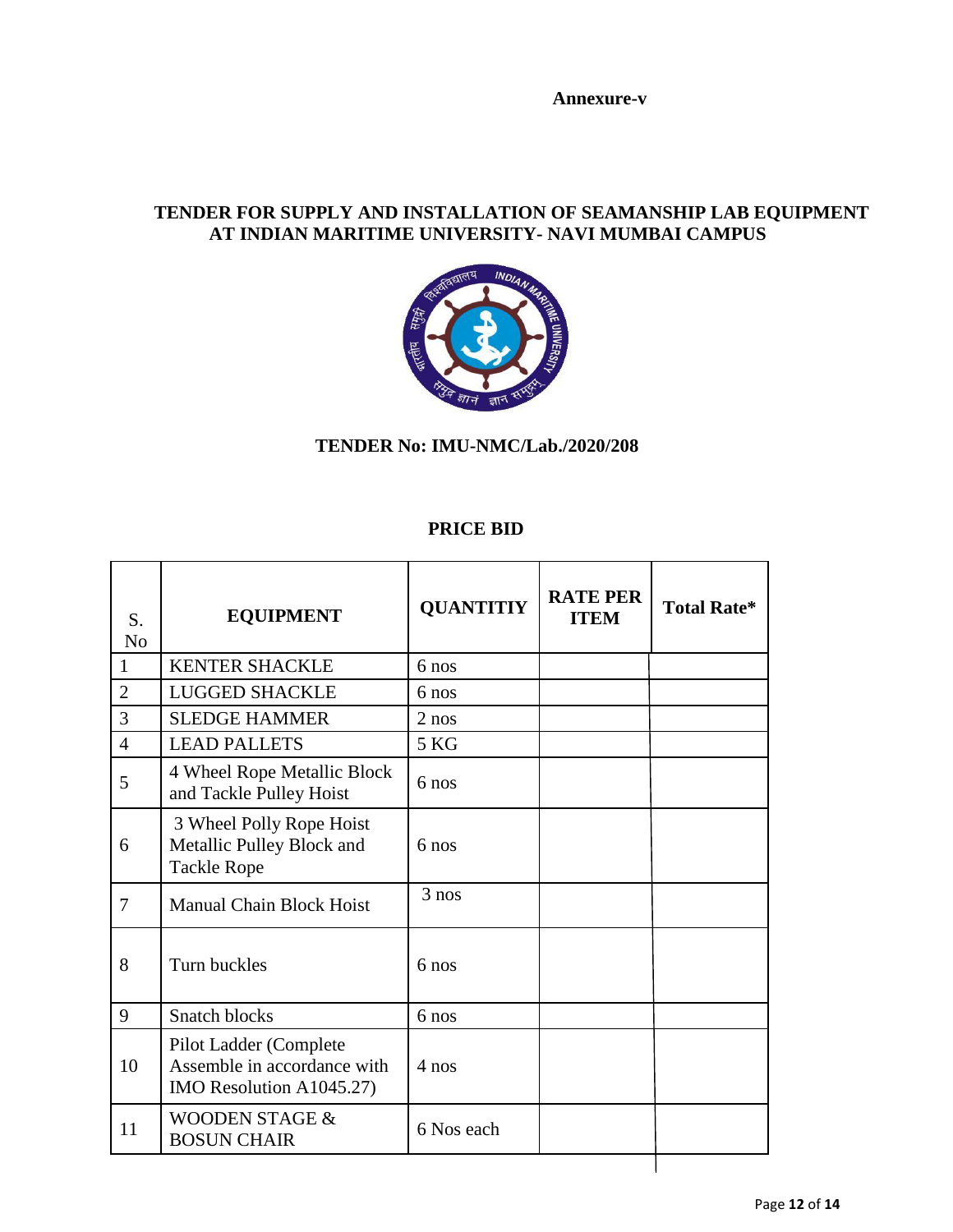| 12 | <b>SAFETY HARNESS</b>                      | $10$ nos |  |
|----|--------------------------------------------|----------|--|
| 13 | Scupper                                    | 4 nos    |  |
| 14 | <b>STEEL WIRE ROPES</b>                    |          |  |
|    | <b>MANILA ROPEs:</b>                       |          |  |
| 15 | Three Strand Right Handed<br>Manila Rope   | 220 mtrs |  |
| 16 | Three Strand Right Handed<br>Polypropylene | 220 mtrs |  |
| 17 | Three Strand Right Handed<br>Polypropylene | 220 mtrs |  |
| 18 | Three Strand Right Handed<br>Polypropylene | 220 mtrs |  |
| 19 | <b>Whipping Twine</b>                      | 5 Kgs    |  |
| 20 | <b>MORSE KEY</b>                           | $2$ nos  |  |
| 21 | <b>ALDIS LAMP</b>                          | $2$ nos  |  |

Strike out the box where the firm has not quoted

**\***The rates quoted above should be only the unit price (*i.e. inclusive of basic price, packing, transportation and any other charges*) and **exclusive** of applicable GST and any cess on GST. L1 bidder will be decided on the basis of unit price only.

Signature

Name \_\_\_\_\_\_\_\_\_\_\_\_\_\_\_\_\_\_\_\_\_\_

Place:

Date: **Official Seal**